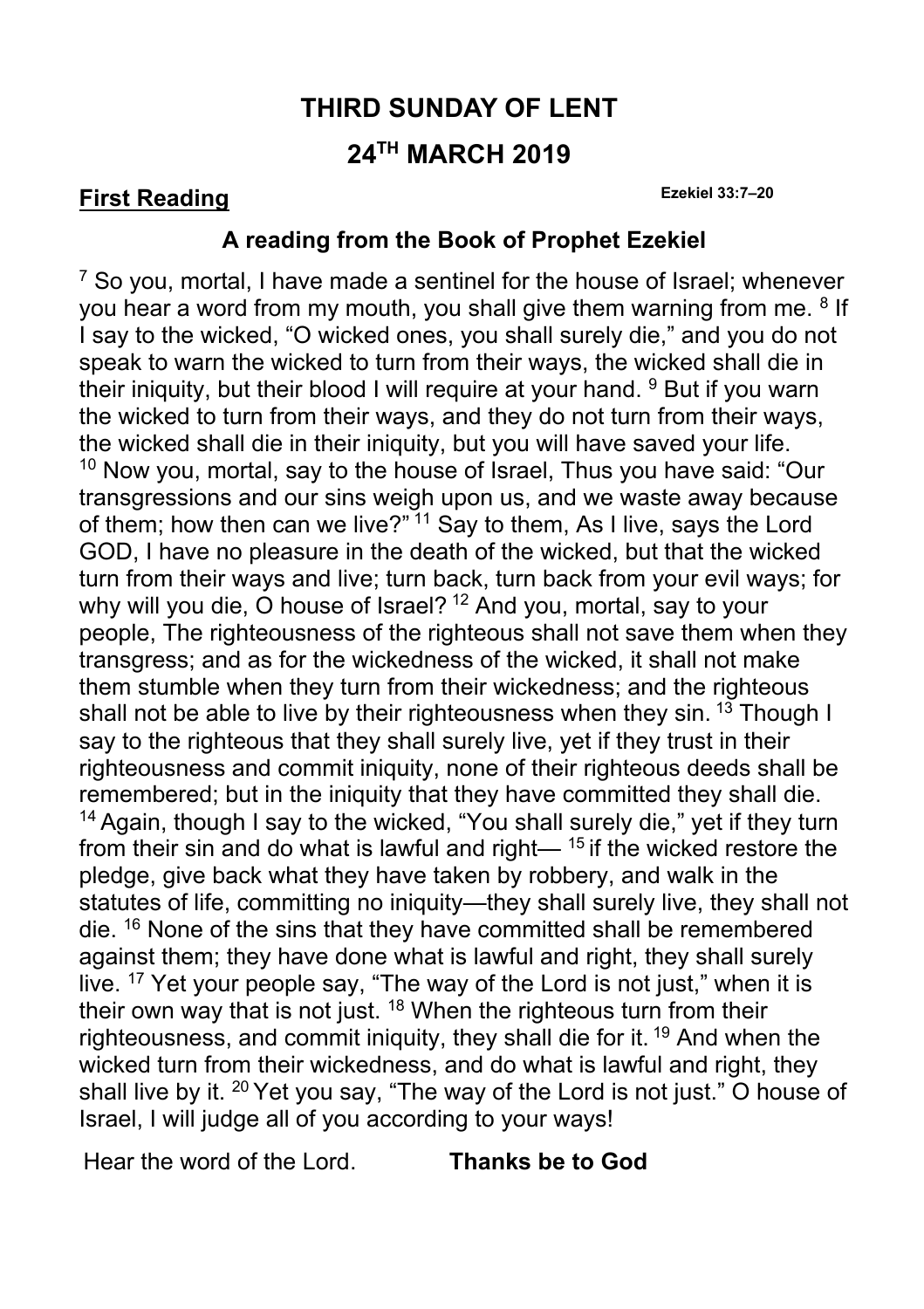### **Psalm 85**

- 1LORD, you were favourable to your land: you restored the fortunes of Jacob.
- $2$  You forgave the iniquity of your people: you pardoned all their sin.
- 3 You withdrew all your wrath: you turned from your hot anger.
- 4 Restore us again, O God of our salvation: and put away your indignation toward us.
- 5 Will you be angry with us for ever: Will you prolong your anger to all generations?
- <sup>6</sup> Will you not revive us again: so that your people may rejoice in you?
- 7 Show us your steadfast love, O LORD: and grant us your salvation.
- 8 Let me hear what God the LORD will speak: for he will speak peace to his people, to his faithful, to those who turn to him in their hearts.
- $9$  Surely his salvation is at hand for those who fear him: that his glory may dwell in our land.
- 10 Steadfast love and faithfulness will meet: righteousness and peace will kiss each other.
- <sup>11</sup> Faithfulness will spring up from the ground: and righteousness will look down from the sky.
- <sup>12</sup> The LORD will give what is good: and our land will yield its increase.
- <sup>13</sup> Righteousness will go before him: and will make a path for his steps.

**EPISTLE** 1 Corinthians 10:1–13

### **The First Letter of Paul The Apostle to The Corinthians**

 $10<sup>10</sup>$  I do not want you to be unaware, brothers and sisters, that our ancestors were all under the cloud, and all passed through the sea,  $2$  and all were baptized into Moses in the cloud and in the sea,  $3$  and all ate the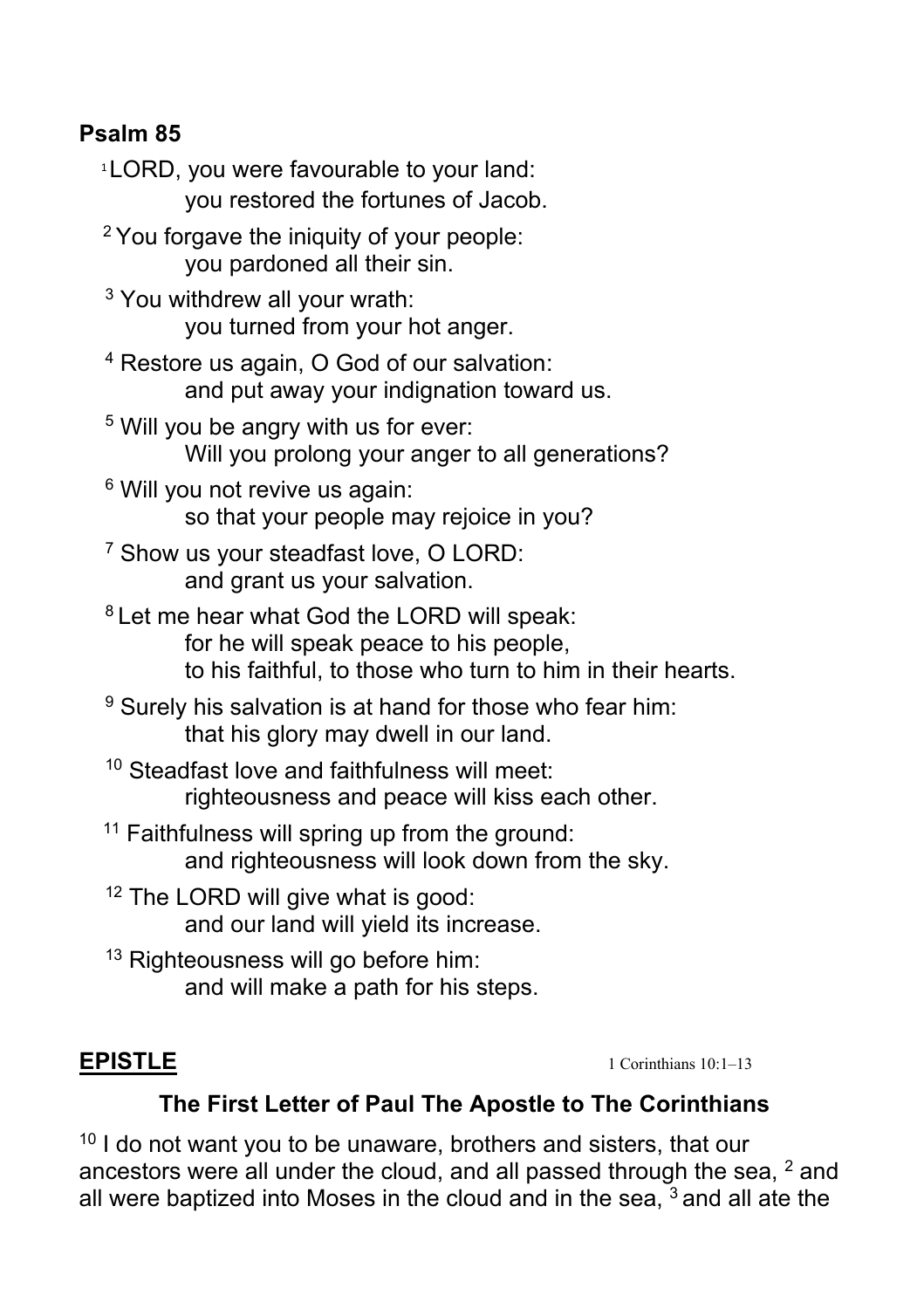same spiritual food, <sup>4</sup> and all drank the same spiritual drink. For they drank from the spiritual rock that followed them, and the rock was Christ. <sup>5</sup> Nevertheless, God was not pleased with most of them, and they were struck down in the wilderness.  $6$  Now these things occurred as examples for us, so that we might not desire evil as they did.  $7$  Do not become idolaters as some of them did; as it is written, "The people sat down to eat and drink, and they rose up to play." <sup>8</sup> We must not indulge in sexual immorality as some of them did, and twenty-three thousand fell in a single day. <sup>9</sup> We must not put Christ to the test, as some of them did, and were destroyed by serpents. 10 And do not complain as some of them did, and were destroyed by the destroyer.<sup>11</sup>These things happened to them to serve as an example, and they were written down to instruct us, on whom the ends of the ages have come.<sup>12</sup>So if you think you are standing, watch out that you do not fall.<sup>13</sup>No testing has overtaken you that is not common to everyone. God is faithful, and he will not let you be tested beyond your strength, but with the testing he will also provide the way out so that you may be able to endure it.

Hear the word of the Lord. **Thanks be to God**

**Gospel Luke 13:1–9**

The Gospel of our Lord Jesus Christ according to Luke **Glory to you Lord Jesus Christ.**

 $13$  At that very time there were some present who told him about the Galileans whose blood Pilate had mingled with their sacrifices. <sup>2</sup> He asked them, "Do you think that because these Galileans suffered in this way they were worse sinners than all other Galileans? <sup>3</sup> No, I tell you; but unless you repent, you will all perish as they did. 4 Or those eighteen who were killed when the tower of Siloam fell on them—do you think that they were worse offenders than all the others living in Jerusalem? <sup>5</sup> No, I tell you; but unless you repent, you will all perish just as they did."  $6$  Then he told this parable: "A man had a fig tree planted in his vineyard; and he came looking for fruit on it and found none.<sup>7</sup> So he said to the gardener, 'See here! For three years I have come looking for fruit on this fig tree, and still I find none. Cut it down! Why should it be wasting the soil?' <sup>8</sup> He replied, 'Sir, let it alone for one more year, until I dig around it and put manure on it.  $9$  If it bears fruit next year, well and good; but if not, you can cut it down.' "

The Gospel of the Lord **Praise to you Lord Jesus Christ.**